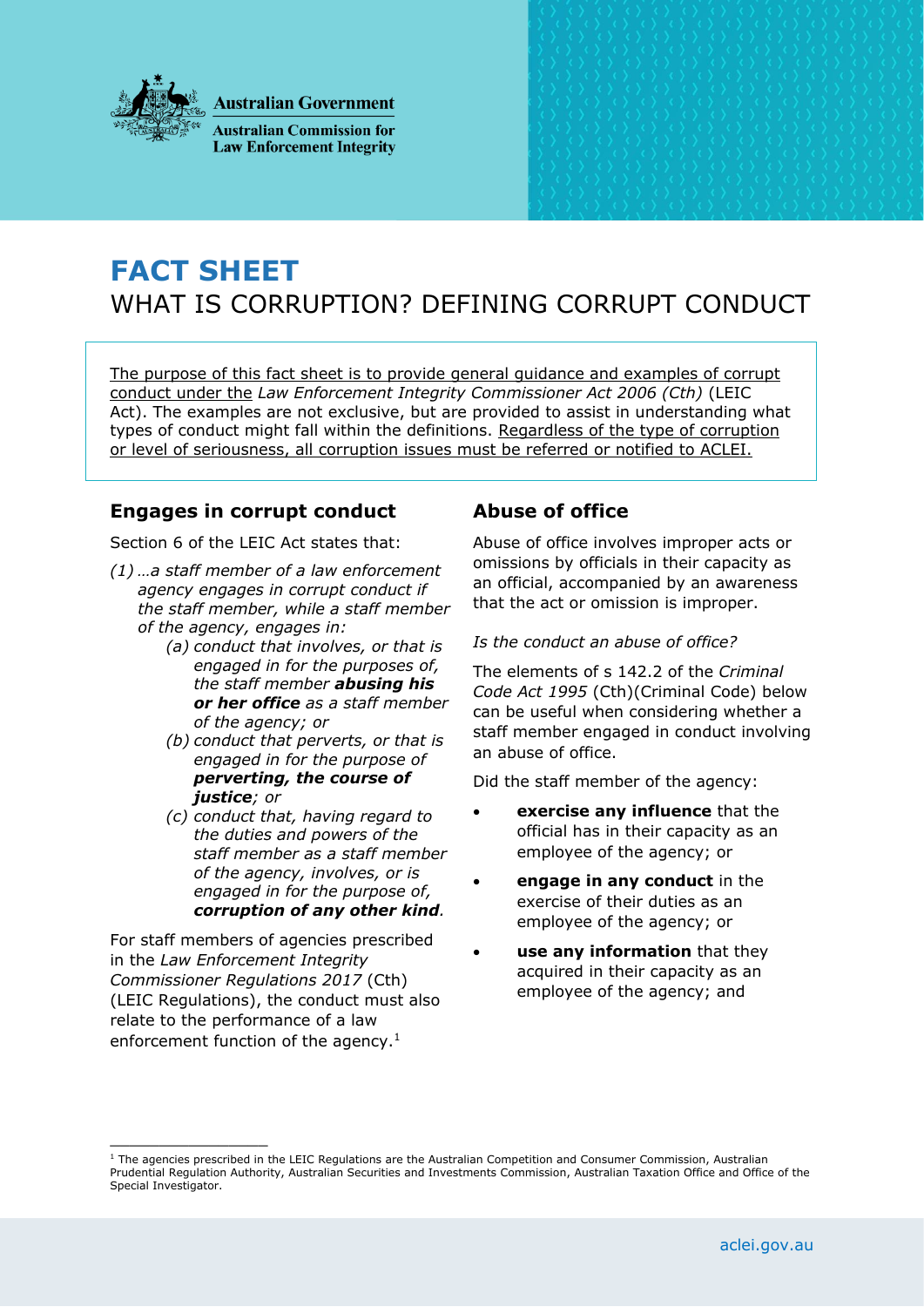Did the staff member of the agency do it with the intention of:

- dishonestly **obtaining a benefit** for him or herself or another person; or
- dishonestly **causing a detriment**, to another person?

**Note:** Section 140.1 of the Criminal Code defines the term 'benefit' to include 'any advantage and is not limited to property'. While often the type of benefit obtained is financial, non-financial benefits can also amount to an abuse of office.

#### *Examples*

A staff member's exercise of influence, engagement in conduct and/or use of information in their capacity as an employee of the agency may involve:

- Using official powers and discretions for self, or to assist others, for an improper purpose
- Using law enforcement functions to support or assist criminal activity
- Misusing official information to support or assist criminal activity

Types of benefits may include:

- Financial advantage (gaining property or profit and/or savings on costs that would have otherwise needed to be  $p$ aid<sup>2</sup>)
- Advantages from obtaining information that might not ordinarily be available to a person, such as access to databases or direct and speedy access to information through a separate source (even if the information could be given legally, i.e. an FOI request). $3$
- Potential employment or other jobrelated opportunities such as being able to tender for work<sup>4</sup> or using agency resources to further a personal business<sup>5</sup>
- Access to a particular status or commodity which would not be ordinarily available to a person (use of disabled parking permit or access to a car<sup>6</sup>, membership or venue)
- Social capital, including any relationship in a social network, group or community, which may increase or maintain a person's standing, reputation<sup>7</sup> or trust with another person<sup>8</sup> (also see ACLEI's Social Capital Fact Sheet and Investigation Reports)<sup>9</sup>

**Note:** No benefit or detriment needs to actually occur but there must be an **intention** to dishonestly obtain a benefit or cause a detriment.<sup>10</sup> Where there is no evidence of an intention to obtain a benefit or cause a detriment, consideration should be given to whether the conduct is 'corruption of any other kind'.

## **Perverting the course of justice**

Perverting the course of justice involves interfering with judicial processes.

*Is the conduct perverting the course of justice?* 

- Was there **conduct which has a tendency, and is intended,** to pervert the course of justice?<sup>11</sup>
- 'The course of justice is perverted (or obstructed) by **impairing (or preventing the exercise of) the**

<sup>4</sup> *R v Rodney Bradley* [2007] ACTSC 35.

 $\frac{1}{2}$  ,  $\frac{1}{2}$  ,  $\frac{1}{2}$  ,  $\frac{1}{2}$  ,  $\frac{1}{2}$  ,  $\frac{1}{2}$  ,  $\frac{1}{2}$  ,  $\frac{1}{2}$  ,  $\frac{1}{2}$  ,  $\frac{1}{2}$ <sup>2</sup> *R v Harrap*; *R v Moyse* [2021] SASCA 22.

<sup>3</sup> *R v Austin* [2013] SASCFC 133.

<sup>5</sup> *R v Lee* [2019] NSWDC 888.

<sup>6</sup> *R v Bartels* [2018] SASCFC 34.

<sup>7</sup> *R v Martin* [2017] SADC 73.

<sup>8</sup> *Valsamakis v R* [2015] NSWCCA 156.

<sup>9</sup> ACLEI Social Capital Fact Sheet [<https://www.aclei.gov.au/sites/default/files/aclei\\_factsheet\\_-](https://www.aclei.gov.au/sites/default/files/aclei_factsheet_-_corruption_prevention_concepts_-_social_capital.pdf) [\\_corruption\\_prevention\\_concepts\\_-\\_social\\_capital.pdf>](https://www.aclei.gov.au/sites/default/files/aclei_factsheet_-_corruption_prevention_concepts_-_social_capital.pdf); ACLEI Investigation Reports [<https://www.aclei.gov.au/reports/investigation-reports>](https://www.aclei.gov.au/reports/investigation-reports).

<sup>10</sup> *R v Michaelis* [2018] SADC 118 at [86] and [99].

<sup>11</sup> *R v Rogerson* (1992) 174 CLR 268, 276 (Mason CJ, *R v Vreones* (1891) 1 QB 369).